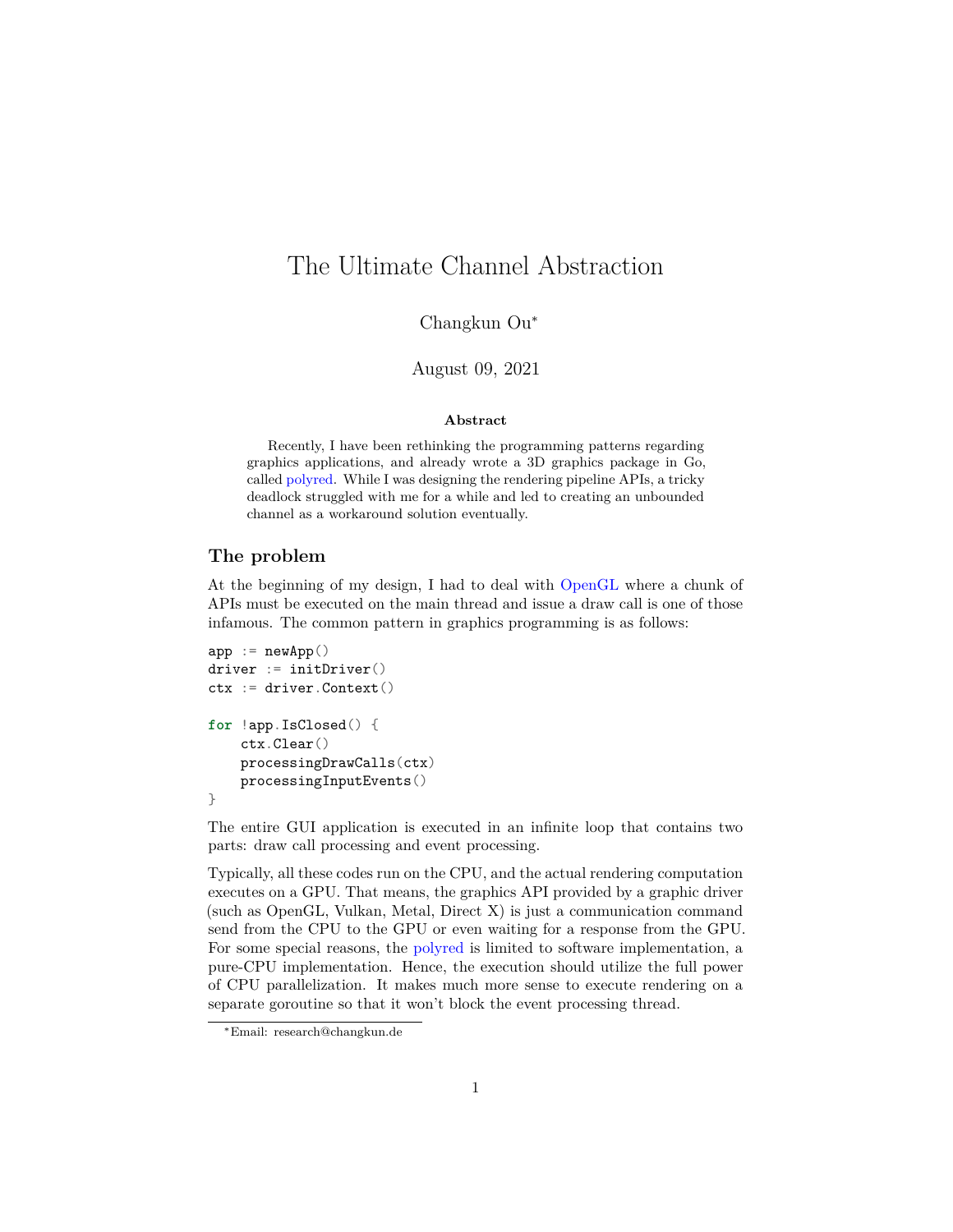\**Aside: To guarantee an application's responsiveness, it is ideal not to block the event processing since there might also be system invocation.*

Subsequently, I turned the rendering loop into a separate goroutine and sent the rendering result to the event processing loop to be flushed to the hardware display. The entire application works as the following code snippet:

```
// WARNING: This example contains a deadlock.
package main
import (
    "fmt"
    "math/rand"
    "time"
)
type ResizeEvent struct {
   width, height int
}
type RenderProfile struct {
   id int
   width int
   height int
}
// Draw executes a draw call by the given render profile
func (p *RenderProfile) Draw() interface{} {
   return fmt.Sprintf("draw-%d-%dx%d", p.id, p.width, p.height)
}
func main() {
    // draw is a channel for receiving finished draw calls.
   draw := make(chan interface{})
    // change is a channel to receive notification of the change
    // of rendering settings.
   change := make(chan ResizeEvent)
   // Rendering Thread
    //
    // Sending draw calls to the event thread in order to draw
    // pictures. The thread sends darw calls to the draw channel,
   // using the same rendering setting id. If there is a change
    // of rendering setting, the event thread notifies the rendering
   // setting change, and here increases the rendering setting id.
    go func() {
        p := &RenderProfile{id: 0, width: 800, height: 500}
```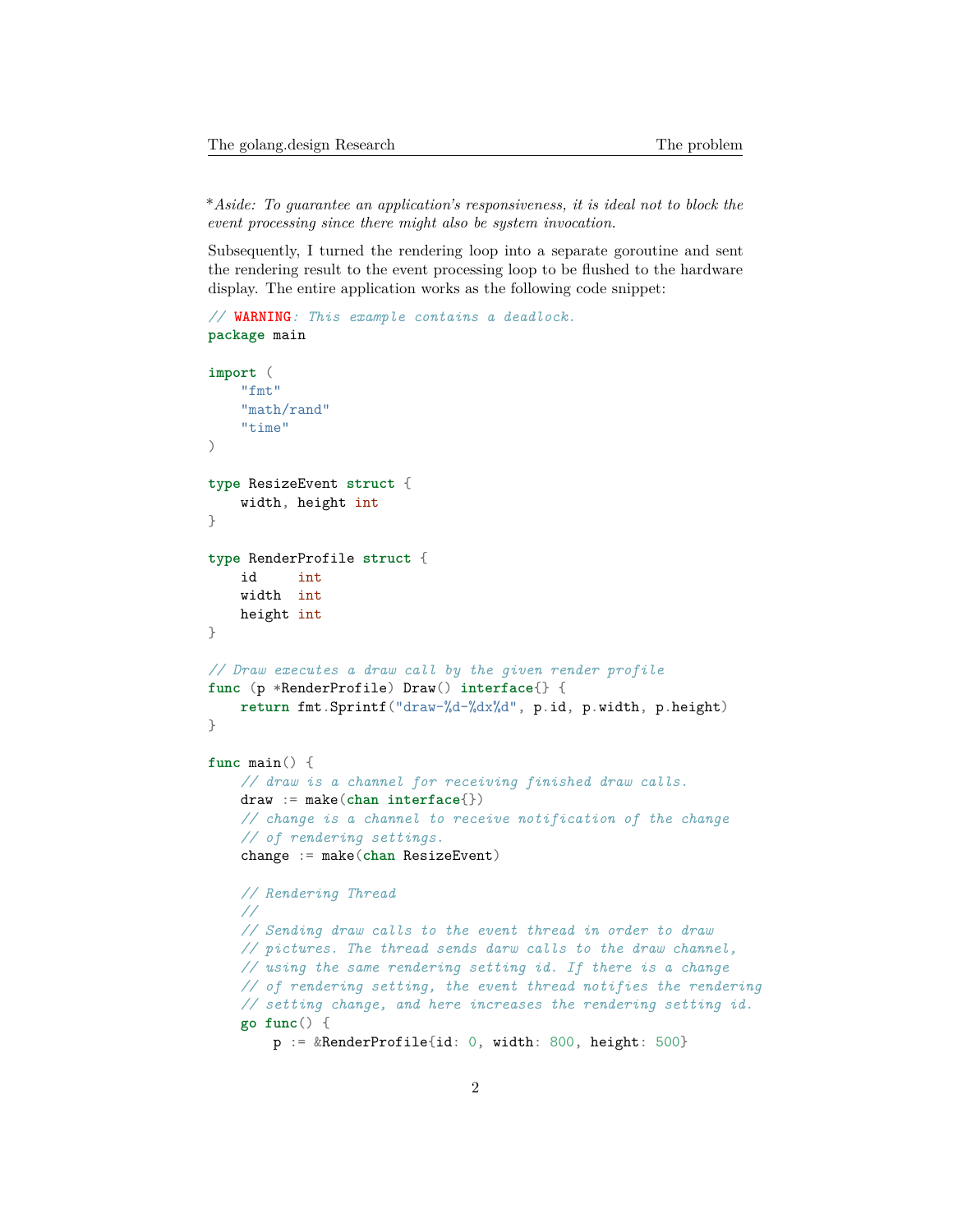```
for {
        select {
        case size := <-change:
            // Modify rendering profile.
            p.id++
            p.width = size.width
            p. height = size. heightdefault:
            draw <- p.Draw()
        }
    }
}()
// Event Thread
//
// Process events every 100 ms. Otherwise, process drawcall
// request upon-avaliable.
event := time.NewTicker(100 * time.Millisecond)
for {
    select {
    case id := <-draw:
        println(id)
    case <-event.C:
        // Notify the rendering thread there is a change
        // regarding rendering settings. We simulate a
        // random size at every event processing loop.
        change <- ResizeEvent{
            width: int(rand.Float64() * 100),
            height: int(rand.Float64() * 100),
        }
    }
}
```
As one can observe from the above example, it simulates a resize event of a GUI window at every event processing loop. Whenever the size of the GUI window is changed, the underlying rendering should adapt to that, for instance, reallocating the rendering buffers. To allow the rendering thread to understand the change, another channel is used to communicate from the event thread to the rendering thread.

It sounds like a perfect design, but a nasty deadlock is hidden in the dark if one executes the program, and the program will freeze until a manual interruption:

draw-0-800x500

...

}

draw-0-800x500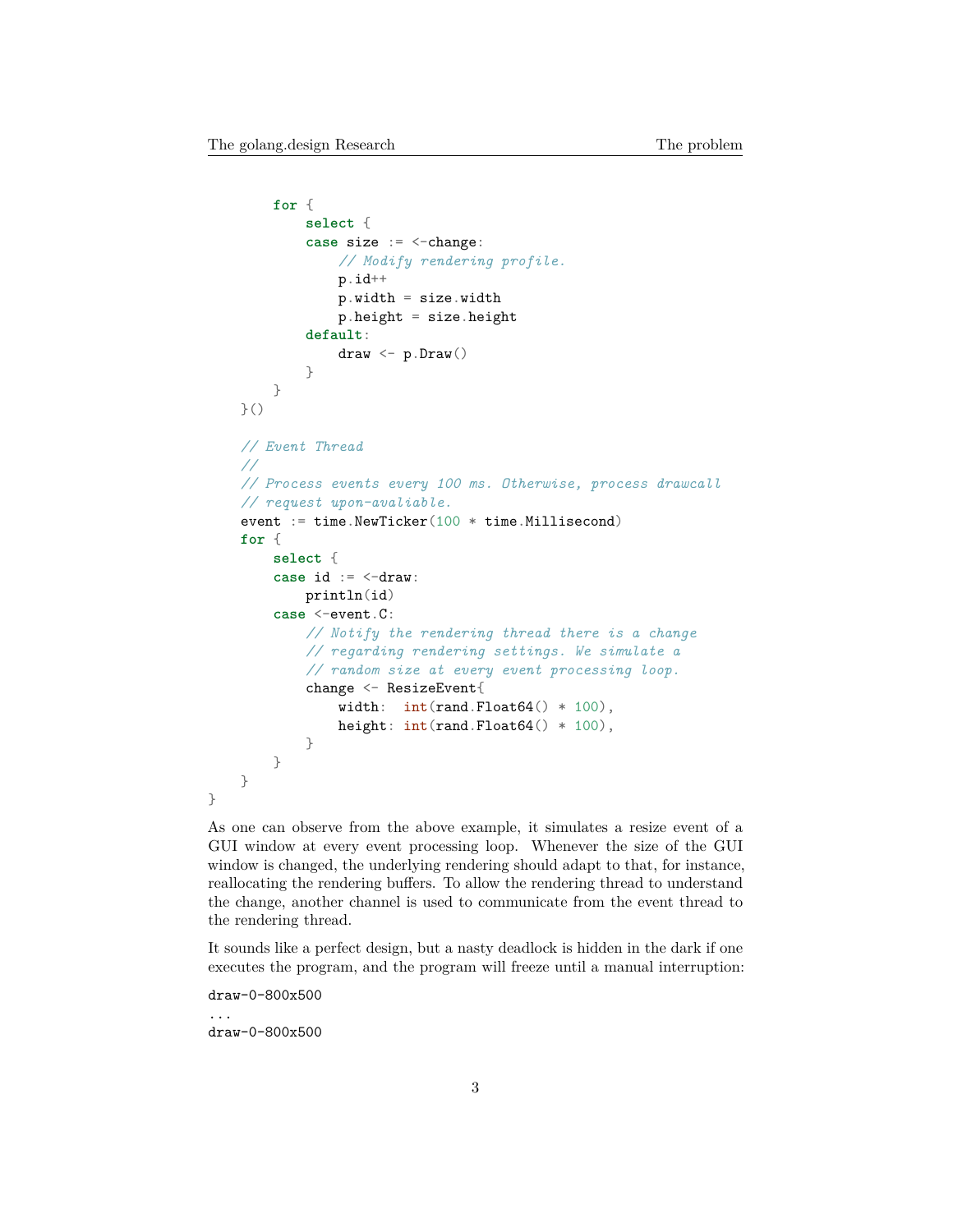```
draw-1-60x94
```
... draw-1-60x94 ^Csignal: interrupt

If we take a closer look into the program pattern:

- 1. Two infinite select loops (say E and R) running on different goroutines (threads).
- 2. The E thread receives communication from the R thread
- 3. The R thread receives communication from the E thread

Did you find the problem? The problem happens in the two-way communication: If the communication channels are unbuffered channel (wait until the receive is complete), the deadlock happens when E is waiting for R to complete the receive, and R is also waiting for E to complete the receive.

One may argue that the deadlock can be resolved using a buffered channel:

-draw := make(chan interface{}) +draw := make(chan interface{}, 100) -change := make(chan ResizeEvent) +change := make(chan ResizeEvent, 100)

But unfortunately, it remains problematic. Let's do a thought experiment: if E is too busy, and quickly exploits the entire buffer of the communication channel change, then the communication channel falls back to an unbuffered channel. Then E starts to wait to proceed; On the otherwise, R is busy working on the draw call, when it is finished, R tries to send the draw call to E. However, at this moment. the E is already waiting for R to receive the change signal. Hence, we will fall back to the same case – deadlock.

Is the problem a producer-consumer scenario? Indeed, the case is quite similar but not entirely identical. The producer-consumer scenario focuses on producing content for the buffer while the consumer consumes the buffer. If the buffer is full, it is easy to send either producer or consumer to sleep. However, the key difference here is: On the two sides of communication, they both play the role of producer and consumer simultaneously, and they both relying on each other.

What can we do to solve the above deadlock? Let's reveal two approaches in this article.

### **Solution 1: Send in select's case**

The first approach is a simple one. We utilize the power of the select statement: a send operation to any channel won't block, if there is a default statement. Hence, we could simply turn the draw call sends statement into a nested select statement: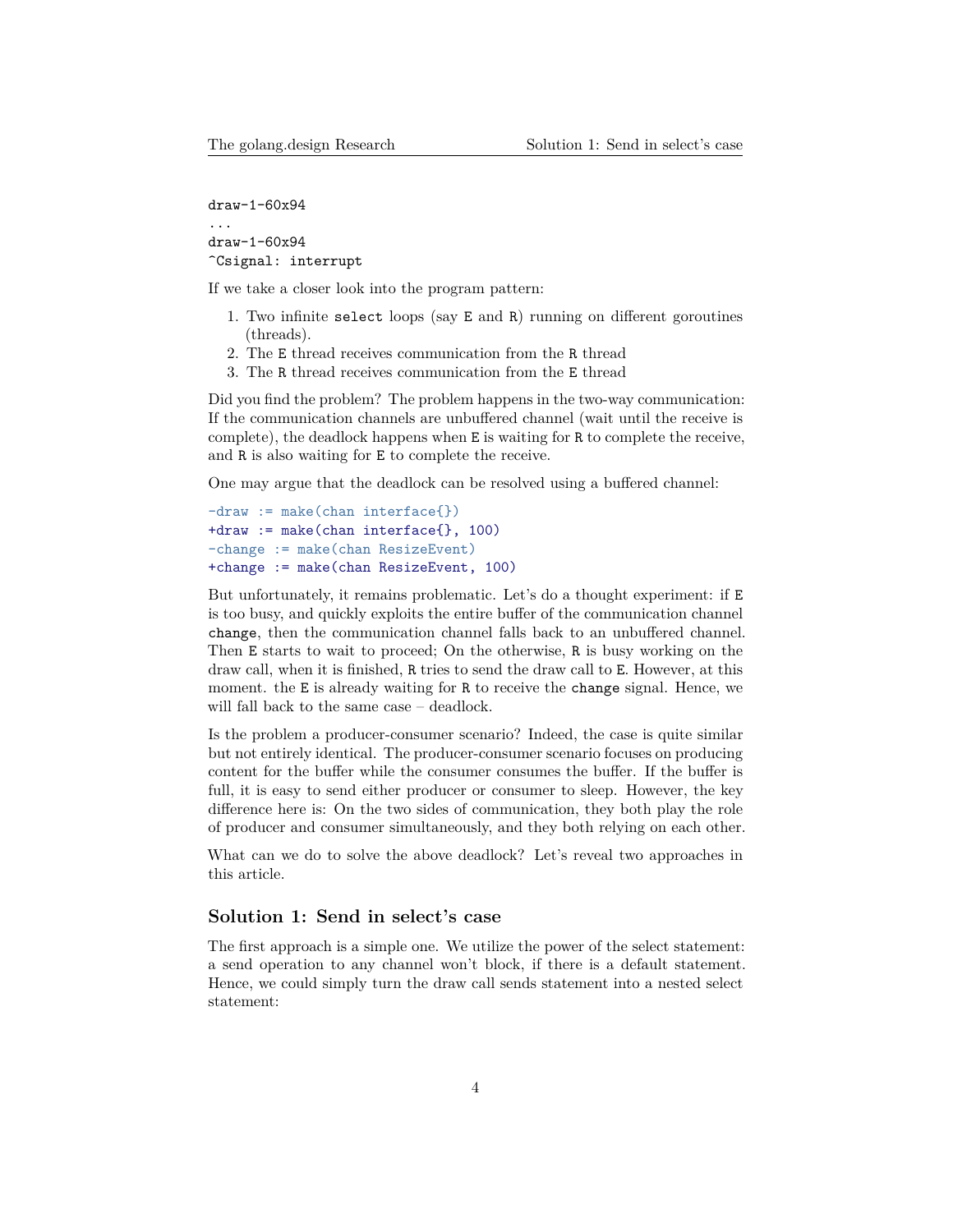```
go func() {
   p := &renderProfile{id: 0, width: 800, height: 500}
   for {
       select {
       case size := <-change:
           // Modify rendering profile.
           p.id++
           p.width = size.width
           p.height = size.height
       default:
           draw <- p.Draw()
+ select {
+ case draw <- p.Draw():
           default:
+ }
       }
   }
}()
```
In this case, if the draw  $\leq -p.Draw()$  is blocking, the newly introduced select statement will not block on the send and execute the default statement then resolves the deadlock.

However, there are two drawbacks to this approach:

- 1. If a draw call is skipped, there will be one frame loss of rendering. Because the next loop will start to calculate a new frame.
- 2. The event thread remains blocked until a frame rendering in the rendering thread is complete. Because the new select statement can only be executed after all rendering calculation is complete.

These two drawbacks are there intrinsically, and with this approach, it seems there is no better way to improve it. What else could we do?

#### **Solution 2: Unbounded Channel**

We may first come up with this idea: Can we make a channel that contains a buffer with infinite capacity, i.e. unbounded channel? Though the language, it is not possible yet. However, such a pattern can be easily constructed:

```
// MakeChan returns a sender and a receiver of a buffered channel
// with infinite capacity.
//
// Warning: this implementation can be easily misuse,
// see discussion below
func MakeChan() (chan<- interface{}, <-chan interface{}) {
    in, out := make(chan interface{}), make(chan interface{})
```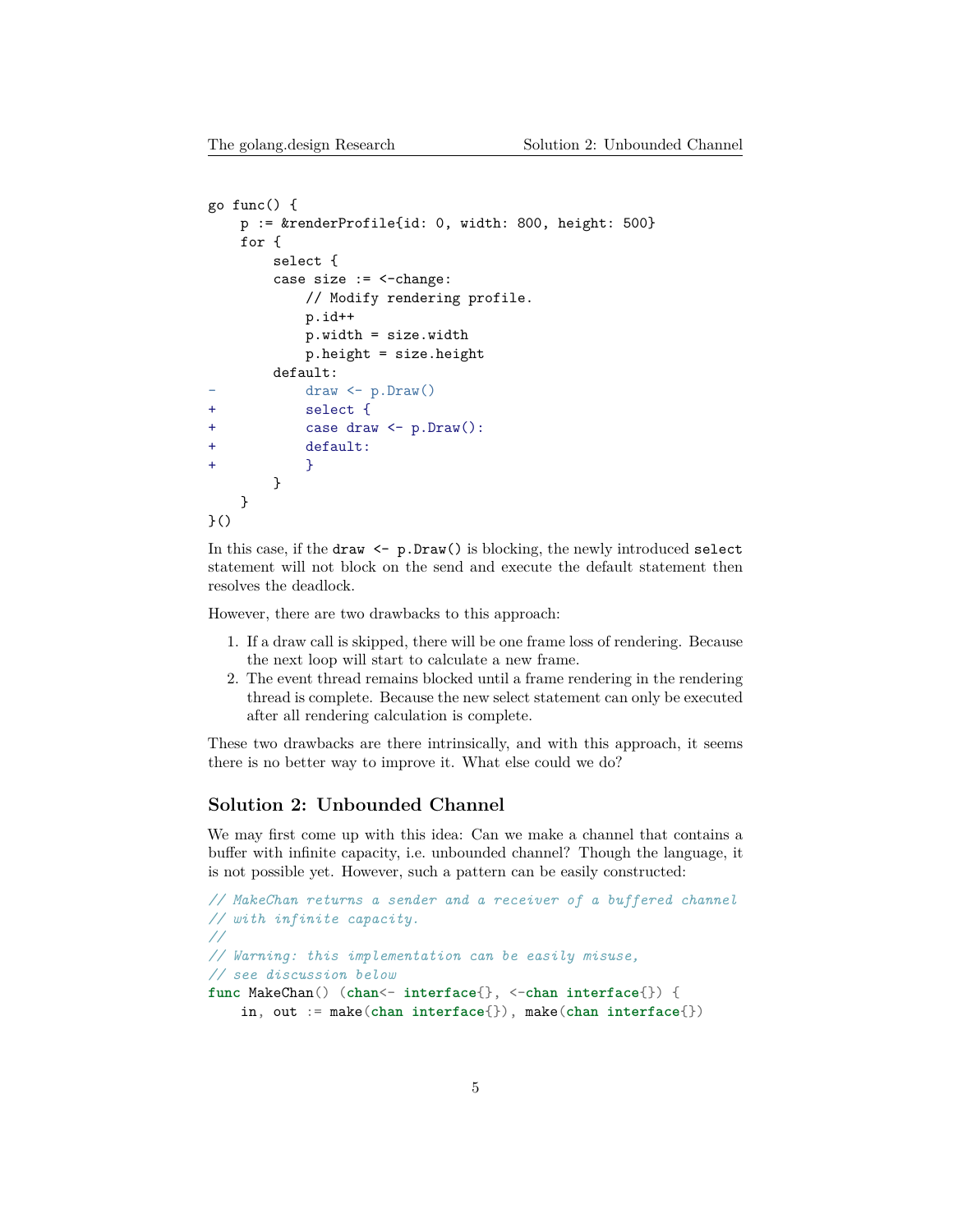```
go func() {
        var q []interface{}
        for {
            e, ok := \leftarrowin
            if !ok {
                 close(out)
                 return
            }
            q = append(q, e)for len(q) > 0 {
                 select {
                 case out <- q[0]:
                     q = q[1:]case e, ok := <-in:
                     if ok {
                         q = append(q, e)break
                     }
                     for _, e := range q {
                         out <-e}
                     close(out)
                     return
                 }
            }
        }
    }()
    return in, out
}
```
In the above implementation, we created two unbuffered channels. To not block the communication, a separate goroutine is created from the call. Whenever there is a send operation, it appends to a buffer q. To send the value to the receiver, a nested select loop that checks whether send is possible or not. If not, it keeps appending the data to the queue q.

When the input channel is closed, an additional loop over the queue q is used to run out all cached elements, then close the output channel.

Hence, another fix of the deadlock using an unbounded channel would be:

```
func main() {
    draw := make(char interface{}})+ drawIn, drawOut := MakeChan()
    ...
    // Rendering Thread
```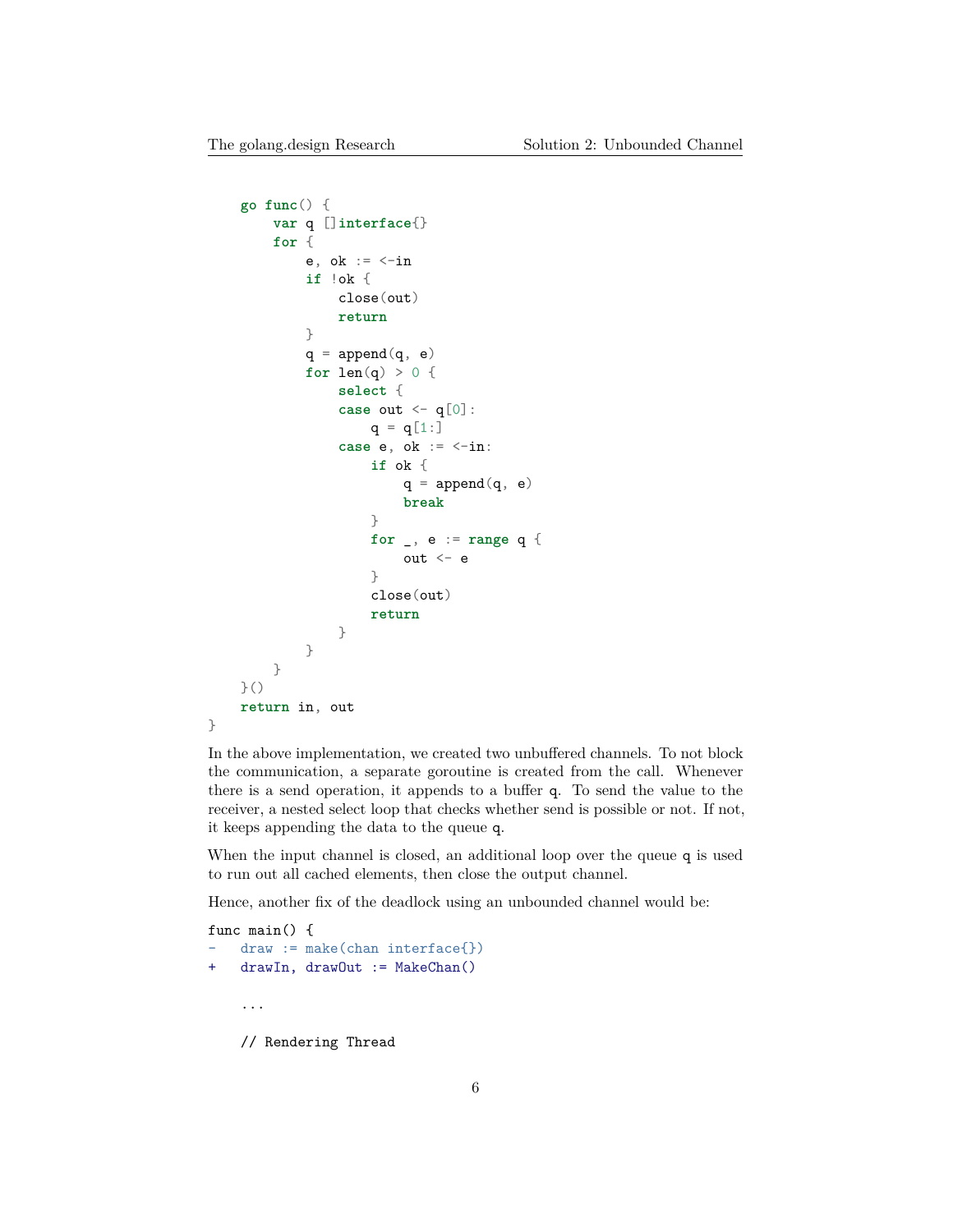```
go func() {
        ...
        for {
            select {
            case size := <-change:
                 ...
            default:
                draw \leftarrow p.Draw()+ drawIn <- p.Draw()
            }
        }
    }()
    // Event Thread
    event := time.NewTicker(100 * time.Millisecond)
    for {
        select {
        case id := \leftarrow draw:
+ case id := <-drawOut:
            println(id)
        case <-event.C:
             ...
        }
    }
}
```
This unbounded channel is very similar to the commonly used standard graphics API pattern: CommandBuffer, a buffer that caches a series of draw calls, and does batch execution of a chunk of draw calls.

#### **A Generic Channel Abstraction**

We have discussed a form of deadlock in the select statement and two possible ways to address it. In the second approach, we discussed a possible way of implementing an unbounded channel construction. The implementation constructs an interface{} typed channel.

We may ask ourselves, does unbounded make sense to have in the Go language with this particular example? Does the Go team ever consider such usage?

The answer to the second question is: Yes. They do, see golang/go#20352 [[2\]](#page-13-0). The discussion thread shows that unbounded channels indeed serve a certain application, but clear drawbacks may hurt the application. The major drawback is that an unbounded channel may run out of memory (OOM). If there is a concurrency bug, the running application will keep eats memory from OS and eventually leads to OOM. Developers argue that an unbounded channel should be added to the language mainly because the MakeChan function is returning an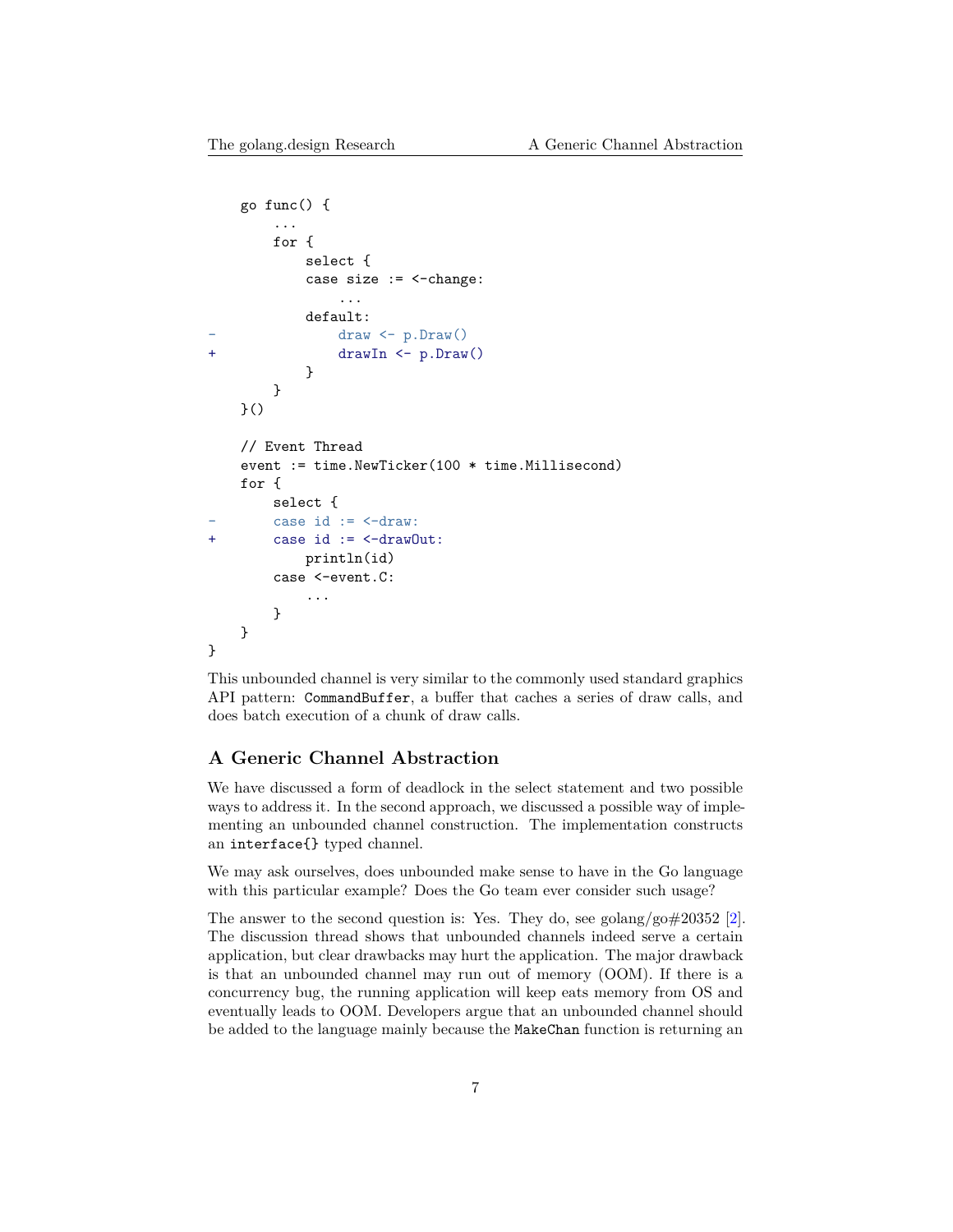interface{} typed channel which brings a weakly typed flaw into the statically typed Go code. Eventually, Ian Lance Taylor from the Go team [clarifies](https://golang.org/issue/20352#issuecomment-365438524) that an unbounded channel may have a sort of usage but is unworthy to be added to the language. As long as we have generics, a type-safe unbounded channel can be easily implemented in a library, answering the first question. As of Go 1.18, soon we have type parameters[[1\]](#page-13-1), the above difficulty finally can be resolved.

Here I provide a generic channel abstraction that is able to construct a type-safe, arbitrary sized channel:

```
// MakeChan is a generic implementation that returns a sender and a
// receiver of an arbitrarily sized channel of an arbitrary type.
//
// If the given size is positive, the returned channel is a regular
// fix-sized buffered channel.
// If the given size is zero, the returned channel is an unbuffered
// channel.
// If the given size is -1, the returned an unbounded channel
// contains an internal buffer with infinite capacity.
//
// Warning: this implementation can be easily misuse,
// see discussion below
func MakeChan[T any](size int) (chan<- T, <-chan T) {
    switch {
    case size == 0:
        ch := make(chan T)
       return ch, ch
    case size > 0:
        ch := make(chan T, size)
        return ch, ch
    case size != -1:
        panic("unbounded buffer size should be specified using -1")
   default:
        // size == -1
    }
    in, out := make(chan T), make(chan T)
   go func() {
        var q []T
        for {
            e, ok := \le-in
            if !ok {
                close(out)
                return
            }
            q = append(q, e)
```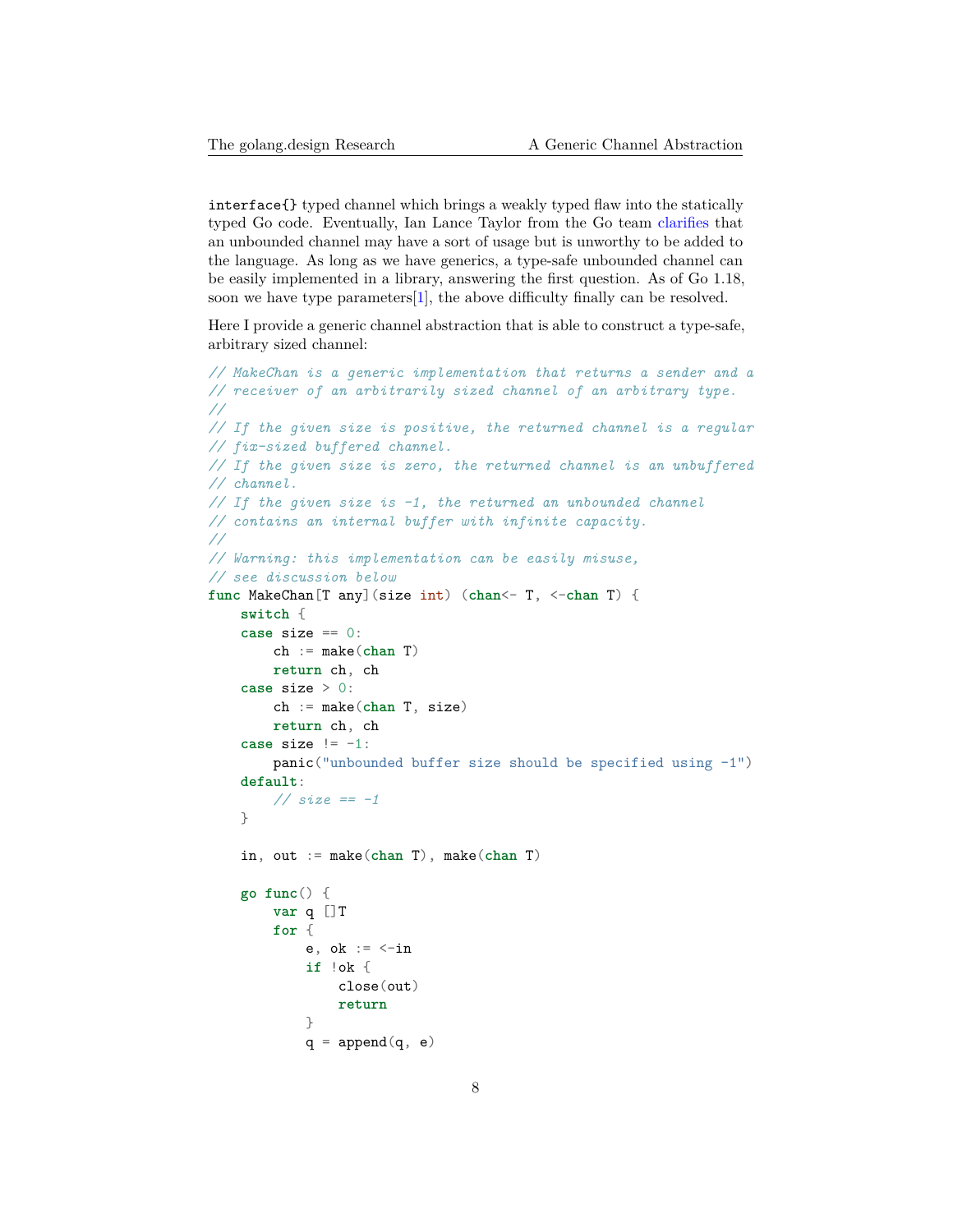```
for len(q) > 0 {
                select {
                case out \leq -q[0]:
                    q = q[1:]case e, ok := <-in:
                     if ok {
                         q = append(q, e)break
                     }
                    for _, e := range q {
                        out <-e}
                     close(out)
                     return
                }
            }
        }
    }()
    return in, out
}
func main() {
    in, out := MakeChan[int](1)// Or:
    // in, out := MakeChan[int](0)
    // in, out := MakeChan[int](-1)
    go func() { in <- 42 }()
    println(<-out)
}
```
\**This code is executable on go2go playground:* https://go.dev/play/p/krLWm7ZInnL

#### **Design Concerns and Real-world Use Cases**

Lastly, we have to address several potential misuses in the current implementation. The previously demonstrated MakeChan indeed can return two channels, one as input and the other as output. However, from the caller side, it is not super clear about whether to write:

```
in, out := MakeChan[int] (-1)or:
out, in := MakeChan[int](-1)
```
Moreover, **the internal buffer and goroutine may be leaked. Because this can happen if one closes the input channel, but forget to drain**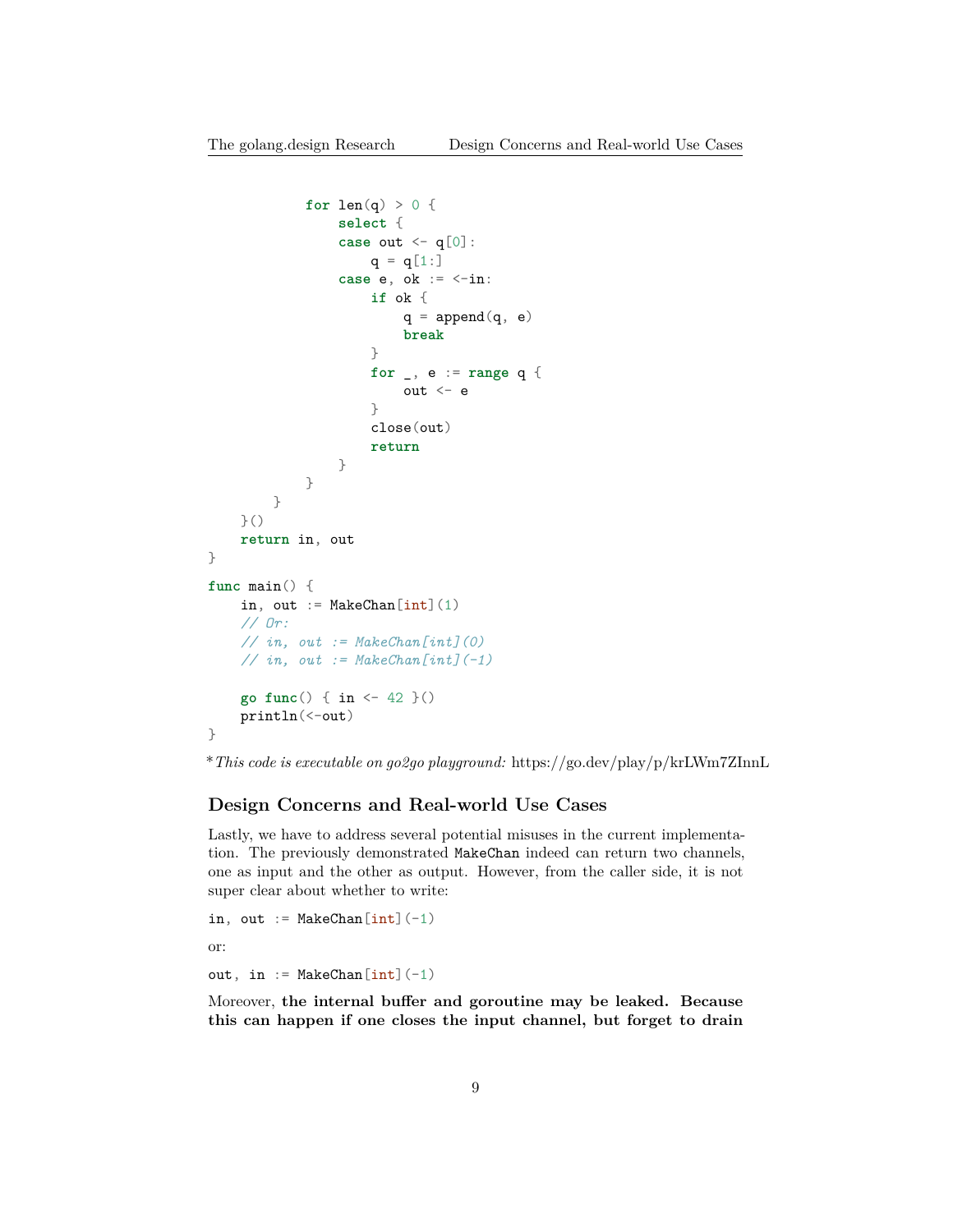**out the output buffer.** This means, there are several concerns we have to address:

- 1. When the unbounded channel is closed, the internal goroutine for caching events must return, so that the internal output channel won't block on send operation forever so that a goroutine may leak;
- 2. When the unbounded channel is closed, all elements can still be safely received from the output channel;
- 3. To avoid misuse of close(), a runtime panic should be triggered when accidentally closing the input channel.

As always, we addressed all these issues and further made a generic abstraction avaliable as a package to use, and we call it [chann](https://golang.design/s/chann).

The API design wraps the above mentioned MakeChan function and the implementation also addresses the mentioned concerns to avoid potential misuses:

```
// Package chann provides a unified representation of buffered,
// unbuffered, and unbounded channels in Go.
//
// The package is compatible with existing buffered and unbuffered
// channels. For example, in Go, to create a buffered or unbuffered
// channel, one uses built-in function `make` to create a channel:
//
// ch := make(chan int) // unbuffered channel
// ch := make(chan int, 42) // or buffered channel
//
// However, all these channels have a finite capacity for caching, and
// it is impossible to create a channel with unlimited capacity, namely,
// an unbounded channel.
//
// This package provides the ability to create all possible types of
// channels. To create an unbuffered or a buffered channel:
//
// ch := chann.New[int](chann.Cap(0)) // unbuffered channel
// ch := chann.New[int](chann.Cap(42)) // or buffered channel
//
// More importantly, when the capacity of the channel is unspecified,
// or provided as negative values, the created channel is an unbounded
// channel:
//
// ch := chann.New[int]() // unbounded channel
// ch := chann.New[int](chann.Cap(-42)) // or unbounded channel
//
// Furthermore, all channels provides methods to send (In()),
// receive (Out()), and close (Close()).
//
// Note that to close a channel, must use Close() method instead of the
```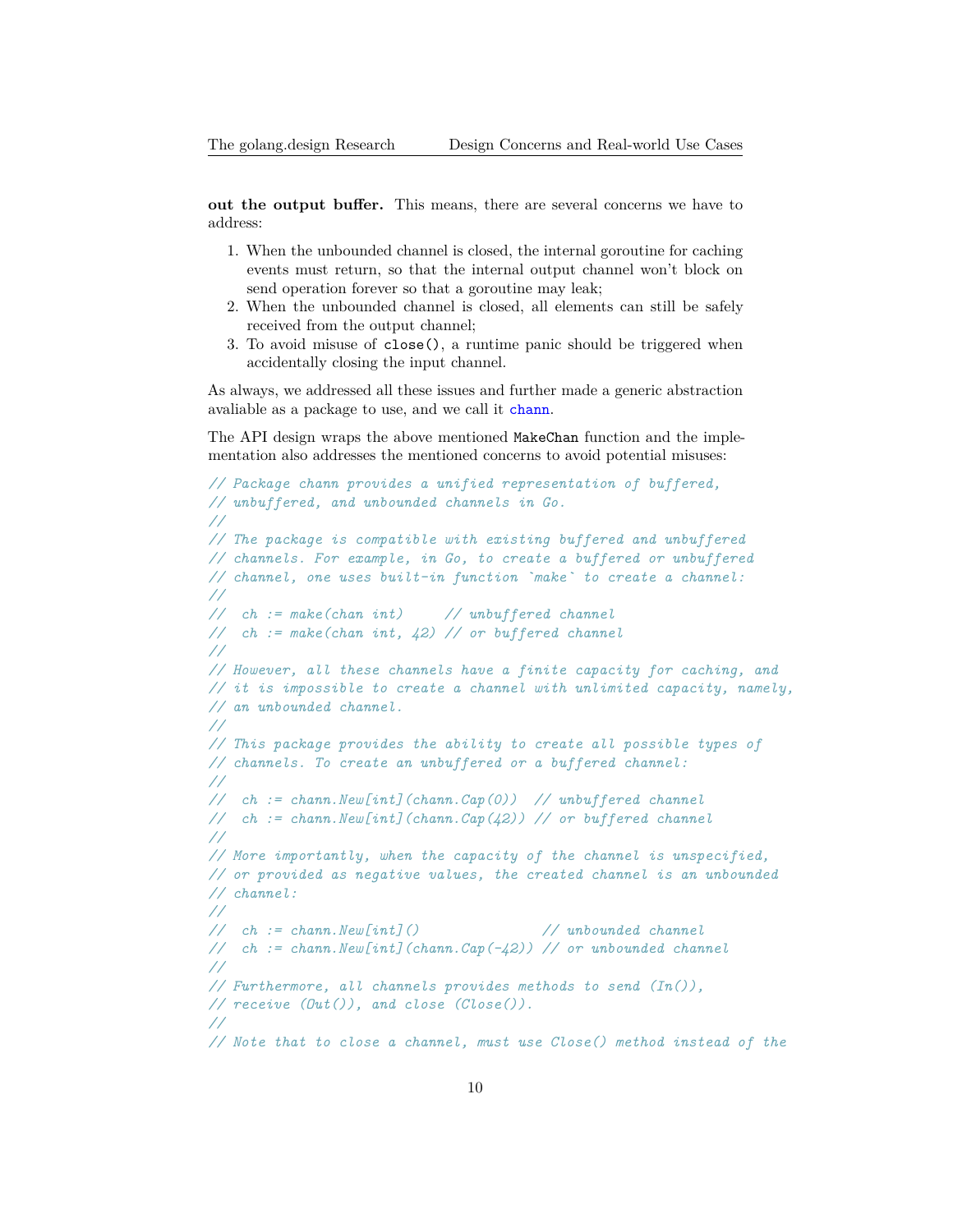```
// language built-in method
// Two additional methods: ApproxLen and Cap returns the current status
// of the channel: an approximation of the current length of the channel,
// as well as the current capacity of the channel.
//
// See https://golang.design/research/ultimate-channel to understand
// the motivation of providing this package and the possible use cases
// with this package.
package chann // import "golang.design/x/chann"
// Opt represents an option to configure the created channel.
// The current possible option is Cap.
type Opt func(*config)
// Cap is the option to configure the capacity of a creating buffer.
// if the provided number is 0, Cap configures the creating buffer to a
// unbuffered channel; if the provided number is a positive integer, then
// Cap configures the creating buffer to a buffered channel with the given
// number of capacity for caching. If n is a negative integer, then it
// configures the creating channel to become an unbounded channel.
func Cap(n int) Opt { ... }
// Chann is a generic channel abstraction that can be either buffered,
// unbuffered, or unbounded. To create a new channel, use New to allocate
// one, and use Cap to configure the capacity of the channel.
type Chann[T any] struct { ... }
// New returns a Chann that may represent a buffered, an unbuffered or
// an unbounded channel. To configure the type of the channel, one may
// pass Cap as the argument of this function.
//
// By default, or without specification, the function returns an unbounded
// channel which has unlimited capacity.
//
// ch := chann.New[float64]()
// // or
// ch := chann.New[float64](chann.Cap(-1))
//
// If the chann.Cap specified a non-negative integer, the returned channel
// is either unbuffered (0) or buffered (positive).
//
// Note that although the input arguments are specified as variadic parameter
// list, however, the function panics if there is more than one option is
// provided.
func New[T any](opts ...Opt) *Chann[T] { ... }
```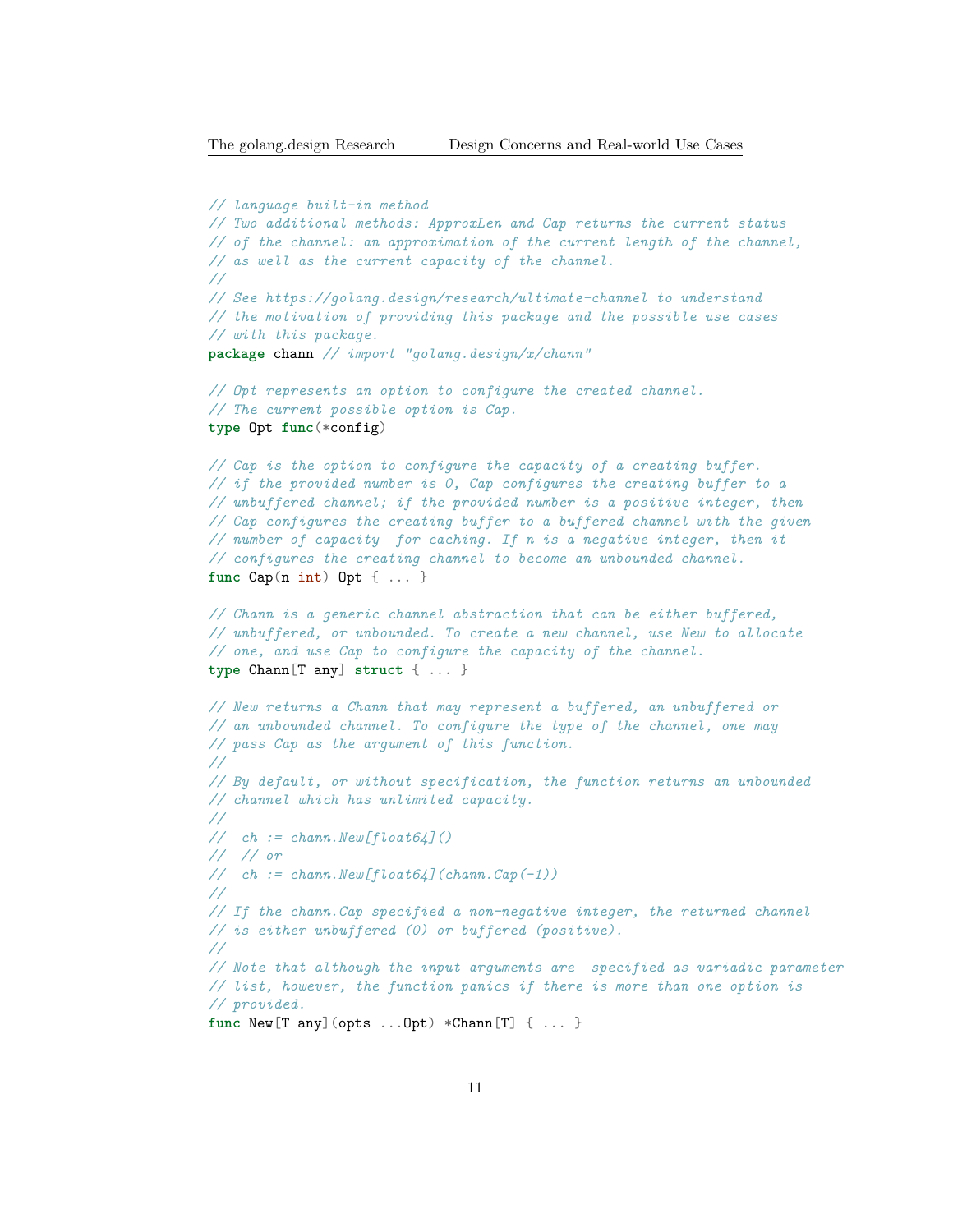```
// In returns the send channel of the given Chann, which can be used to
// send values to the channel. If one closes the channel using close(),
// it will result in a runtime panic. Instead, use Close() method.
func (ch *Chann[T]) In() chan<- T { ... }
// Out returns the receive channel of the given Chann, which can be used
// to receive values from the channel.
func (ch *Chann[T]) Out() <-chan T { ... }
// Close closes the channel gracefully.
func (ch *Chann[T]) Close() { ... }
// ApproxLen returns an approximation of the length of the channel.
//
// Note that in a concurrent scenario, the returned length of a channel
// may never be accurate. Hence the function is named with an Approx prefix.
func (ch *Chann[T]) ApproxLen() int
// Cap returns the capacity of the channel.
func (ch *Chann[T]) Cap() int
One may use these APIs to fit the previous discussed example:
func main() {
   draw := make(char interface})draw := chann. New[*image. RGBA]()...
    // Rendering Thread
   go func() {
        ...
```

```
for {
           select {
           case size := <-change:
               ...
           default:
               draw \leftarrow p.Draw()+ draw.In() <- p.Draw()
           }
       }
   }()
   // Event Thread
   event := time.NewTicker(100 * time.Millisecond)
   for {
```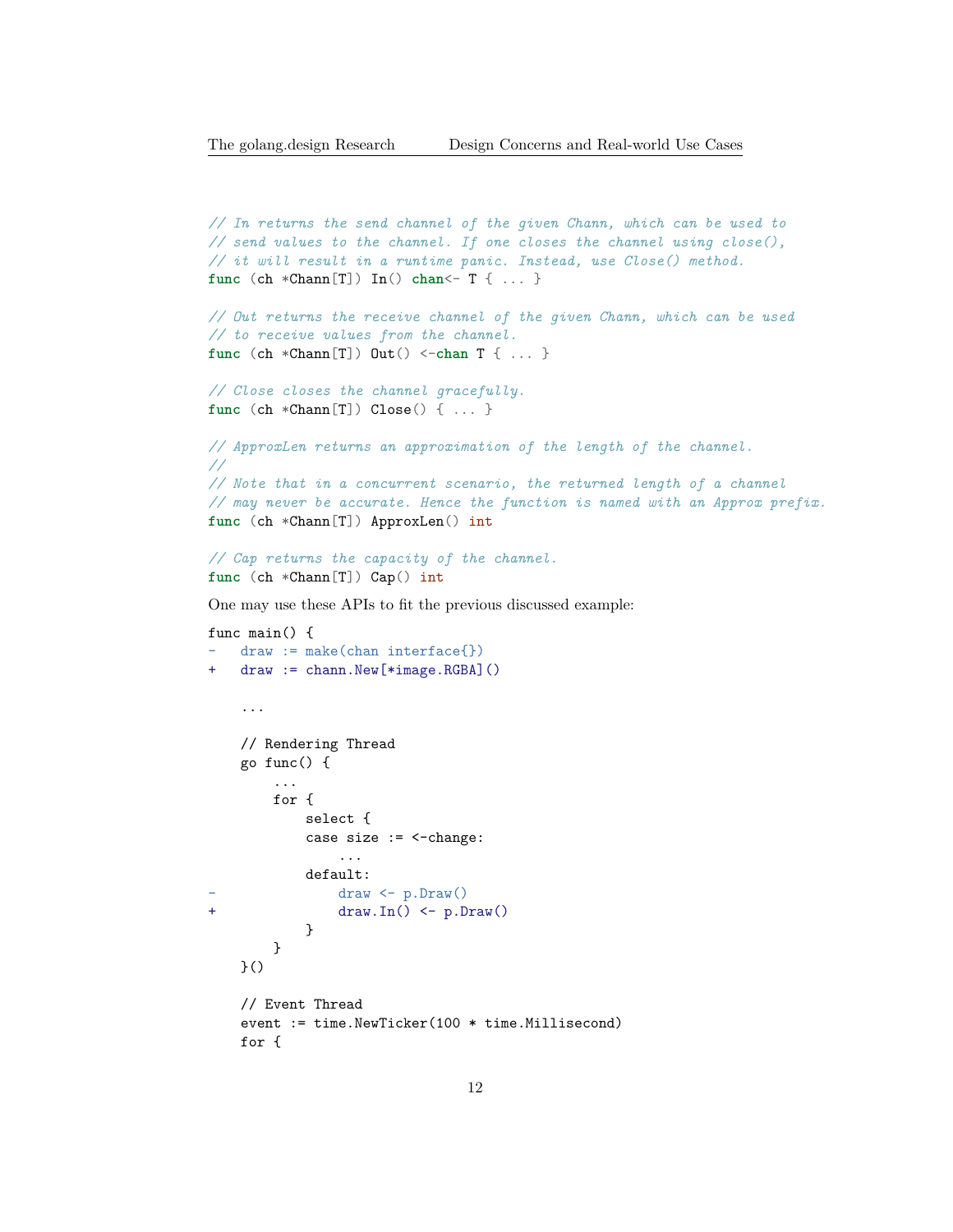```
select {
          case id := \leftarrow -draw:
+ case id := \leftarrow draw.Out():
              println(id)
          case <-event.C:
               ...
         }
    }
}
```
Lastly, we also made a few contribution to the [fyne-io/fyne] GUI project to improve their draw call batching mechanism, where it previously can only render a fixed number of draw calls can be executed at a frame (more draw calls are ignored), which fixes one of their long-existing code. See fyne-io/fyne#2406[\[5](#page-13-2)], and fyne-io/fyne $\#2473[6]$  $\#2473[6]$  for more details. Here are two videos to demonstrate the problem intuitively:

| Before the fix                              | After the fix                              |
|---------------------------------------------|--------------------------------------------|
| $\{\< \text{rawhtml} >\}$ Your browser does | $\{\< \text{rawhtml} >\}$ Your browser     |
| not support the video tag. $\{\}<$          | does not support the video tag. $\{\leq\}$ |
| $\{\text{rawhtml} >\}$                      | $\{\text{rawhtml} > \}\$                   |

Before the fix, the tiny blocks are only partially rendered; whereas all blocks can be rendered after the fix.

#### **Conclusion**

In this article, we talked about a generic implementation of a channel with arbitrary capacity through a real-world deadlock example. A public package chann[\[7](#page-13-4)] is provided as a generic channel package.

```
import "golang.design/x/chann"
```
We may still ask: Is the implementation perfect? Why there is no len() but only a ApproxLen()? Well, the answer is non-trivial. The len() is not a threadsafe operation for arrays, slices, and maps, but it becomes pretty clear that it has to be thread safe for channels, otherwise, there is no way to fetch channel length atomically. Nonetheless, does it really make sense to get the length of a channel? As we know that channel is typically used for synchronization purposes. If there is a len(ch) that happens concurrently with a send/receive operation, there is no guarantee what is the return of the len(). The length is outdated immediately as len() returns. This scenario is neither discussed in the language specification  $[3]$  $[3]$ , or the Go's memory model  $[4]$  $[4]$ . After all, Do we really need a len() operation for the ultimate channel abstraction? The answer speaks for itself.